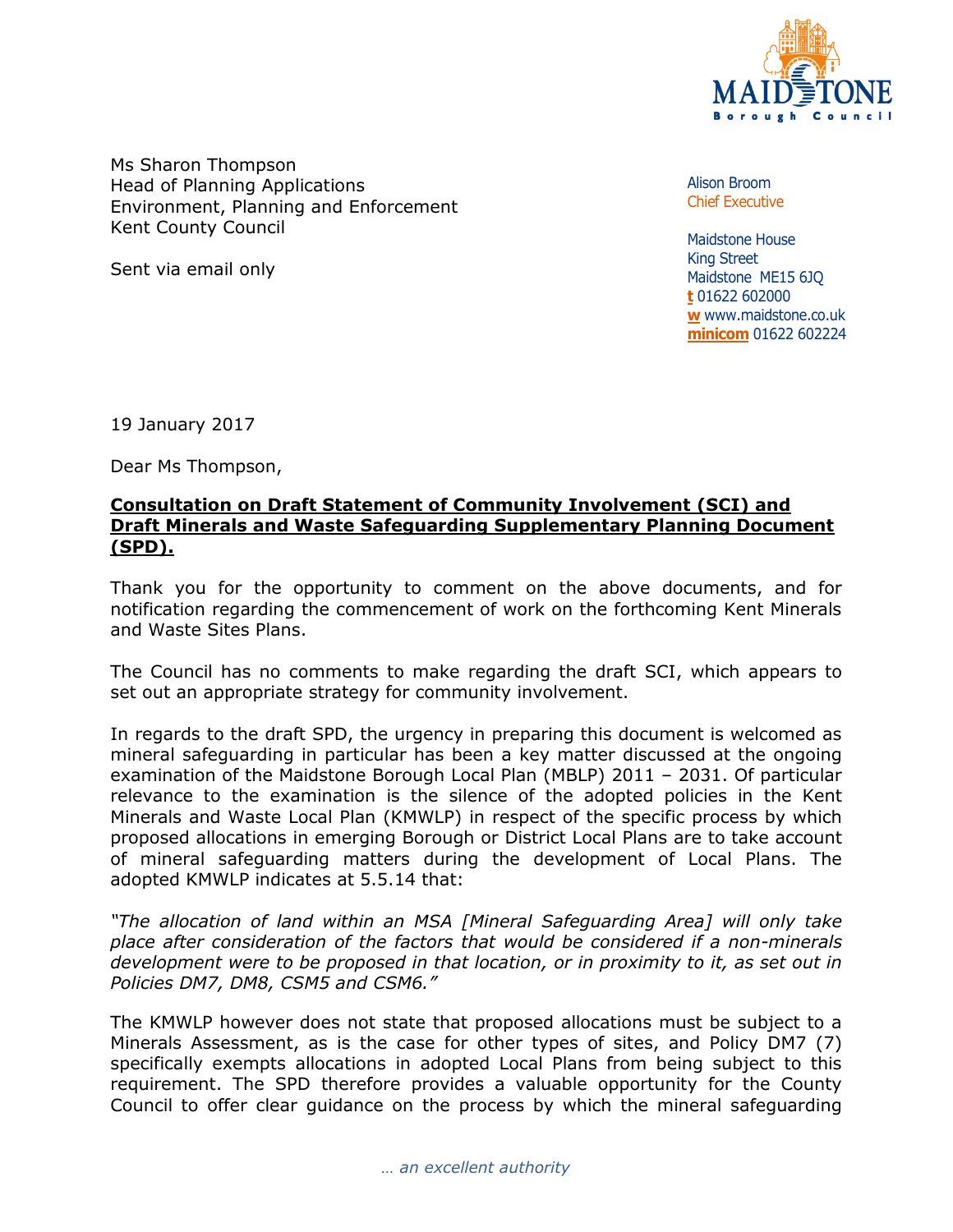implications of proposed development allocations are to be examined through the development of emerging Local Plans.

The draft SPD seeks to address this issue at Chapter 4, Table 1:

*"Minerals assessments will also need to be prepared by a local authority when they are producing site plans. Ideally this should take place between call for sites and the preferred options stages, on any sites which are within MSA's and do not meet the exemptions listed in Policy DM7."* 

It is understood that the term "exemptions" in this context refers to all policy criteria within DM7 and therefore indicates that some alternative approach (other than production of a Minerals Assessment) could be used to demonstrate compliance with the criteria (e.g. 1 or 2), thereby avoiding the need for a Minerals Assessment. This appears to reflect 5.5.14 of the KMWLP and the position set out at paragraphs 5.12 – 5.16 of the draft SPD which make no specific reference to the need for a Minerals Assessment in such circumstances.

It would be helpful therefore if the SPD could clarify the nature of the information required to reach conclusions on meeting criteria such as 1, 2, 3 and 5, without the need for a Minerals Assessment.

The approach set out in the draft SPD places the responsibility on Local Planning Authorities to undertake/commission any relevant assessments in respect of minerals safeguarding issues for emerging allocations, which could have significant cost and time implications for authorities producing Local Plans. Indeed the MSA maps indicate that many of Kent's most sustainable settlements are surrounded by safeguarded minerals, and some of these areas may well be considered for new development allocations as part of emerging Local Plans. The scale of such assessments could potentially be significant therefore whilst the potential cost savings associated with combining on-site investigations for flooding, archaeology and minerals purposes, as referenced in the draft SPD, are unlikely to exist at Local Plan preparation stage.

Given the wider NPPF objectives to meet identified development needs through a proportionate evidence base, a more strategic approach to assessment, as alluded to above, would enable Local Planning Authorities to address this issue in a proportionate, cost-effective way through the development of Local Plans.

Paragraphs 4.34 – 4.41 of the draft SPD set out the information requirements for non-minerals and waste development proposed within or in proximity to (within 250m) of safeguarded minerals and waste infrastructure. It would be helpful therefore if the County Council could provide GIS layers showing the location (and buffer areas) of the safeguarded infrastructure within Maidstone Borough, to assist with the application of Policy DM8.